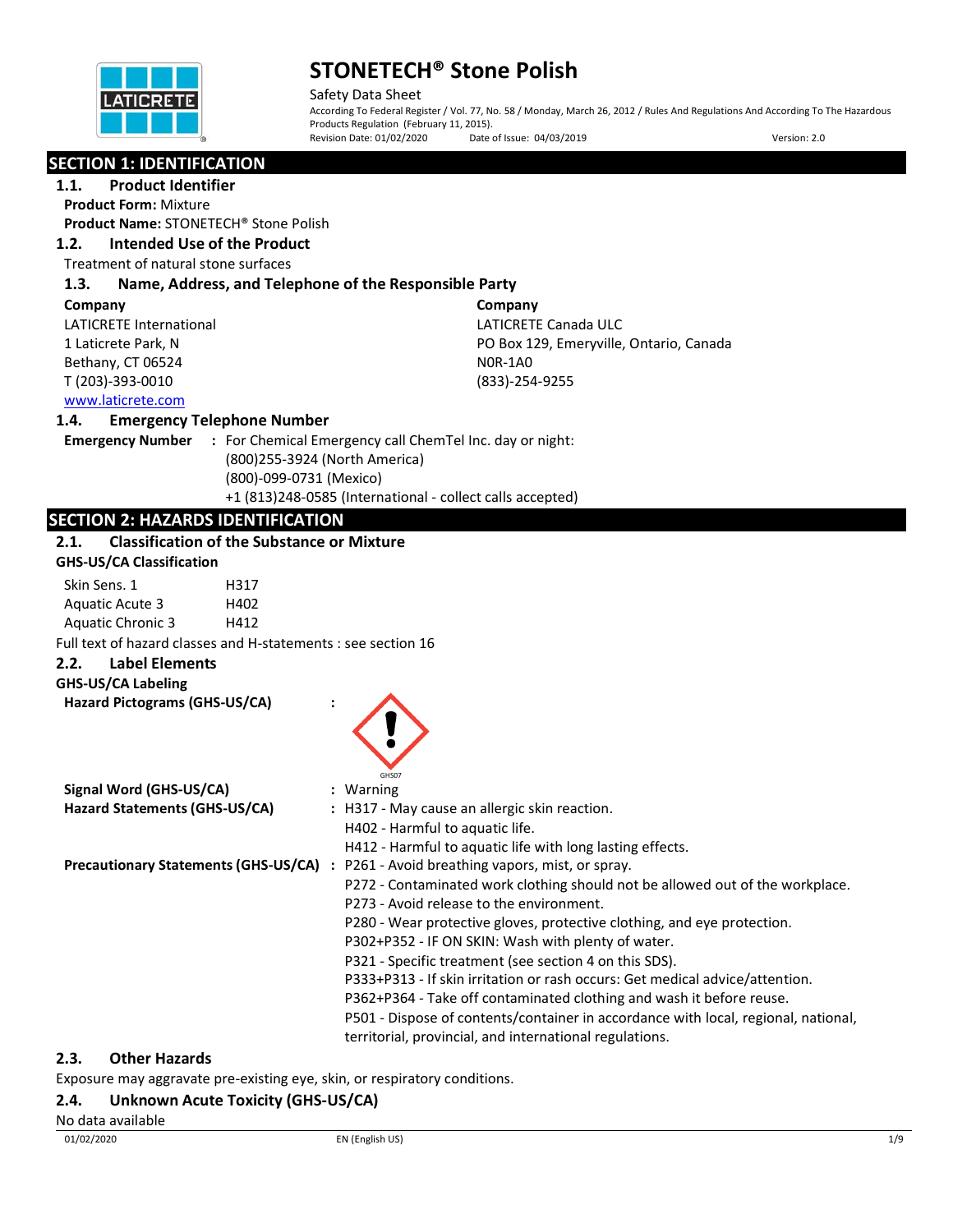Safety Data Sheet

According To Federal Register / Vol. 77, No. 58 / Monday, March 26, 2012 / Rules And Regulations And According To The Hazardous Products Regulation (February 11, 2015).

### **SECTION 3: COMPOSITION/INFORMATION ON INGREDIENTS**

#### **3.1. Substance**

Not applicable

#### **3.2. Mixture**

| <b>Name</b>                    | <b>Product Identifier</b> | $%$ $*$       | <b>GHS Ingredient Classification</b>        |
|--------------------------------|---------------------------|---------------|---------------------------------------------|
| Isopropyl alcohol              | (CAS-No.) 67-63-0         | $0.5 - 1.5$   | Flam. Liq. 2, H225                          |
|                                |                           |               | Eye Irrit. 2A, H319                         |
|                                |                           |               | STOT SE 3, H336                             |
| Alcohols, C12-14-secondary,    | (CAS-No.) 84133-50-6      | $0.03 - 0.14$ | Skin Irrit. 2, H315                         |
| ethoxylated                    |                           |               | Eye Dam. 1, H318                            |
|                                |                           |               | Aquatic Acute 1, H400                       |
|                                |                           |               | Aquatic Chronic 1, H410                     |
| 3(2H)-Isothiazolone, 2-methyl- | (CAS-No.) 2682-20-4       | $0.0047 -$    | Acute Tox. 3 (Oral), H301                   |
|                                |                           | 0.0053        | Acute Tox. 3 (Dermal), H311                 |
|                                |                           |               | Acute Tox. 2 (Inhalation: dust, mist), H330 |
|                                |                           |               | Skin Corr. 1B, H314                         |
|                                |                           |               | Eye Dam. 1, H318                            |
|                                |                           |               | Skin Sens. 1A, H317                         |
|                                |                           |               | <b>STOT SE 3, H335</b>                      |
|                                |                           |               | Aquatic Acute 1, H400                       |
| 1,2-Benzisothiazol-3(2H)-one   | (CAS-No.) 2634-33-5       | $0.0047 -$    | Acute Tox. 4 (Oral), H302                   |
|                                |                           | 0.0053        | Skin Irrit. 2, H315                         |
|                                |                           |               | Eye Dam. 1, H318                            |
|                                |                           |               | Skin Sens. 1, H317                          |
|                                |                           |               | Aquatic Acute 1, H400                       |
|                                |                           |               | Aquatic Chronic 1, H410                     |
|                                |                           |               | Comb. Dust                                  |

Full text of H-phrases: see section 16

\*Percentages are listed in weight by weight percentage (w/w%) for liquid and solid ingredients. Gas ingredients are listed in volume by volume percentage (v/v%).

#### **SECTION 4: FIRST AID MEASURES**

#### **4.1. Description of First-aid Measures**

**General:** Never give anything by mouth to an unconscious person. If you feel unwell, seek medical advice (show the label where possible).

**Inhalation:** When symptoms occur: go into open air and ventilate suspected area. Obtain medical attention if breathing difficulty persists.

**Skin Contact:** Remove contaminated clothing. Drench affected area with water for at least 15 minutes. Obtain medical attention if irritation/rash develops or persists.

**Eye Contact:** Remove contact lenses, if present and easy to do. Continue rinsing. Rinse cautiously with water for at least 15 minutes. Obtain medical attention.

**Ingestion:** Rinse mouth. Do NOT induce vomiting. Obtain medical attention.

#### **4.2. Most Important Symptoms and Effects Both Acute and Delayed**

**General:** Skin sensitization.

**Inhalation:** Prolonged exposure may cause irritation.

**Skin Contact:** May cause an allergic skin reaction.

**Eye Contact:** May cause slight irritation to eyes.

**Ingestion:** Ingestion may cause adverse effects.

**Chronic Symptoms:** None expected.

#### **4.3. Indication of Any Immediate Medical Attention and Special Treatment Needed**

If exposed or concerned, get medical advice and attention. If medical advice is needed, have product container or label at hand.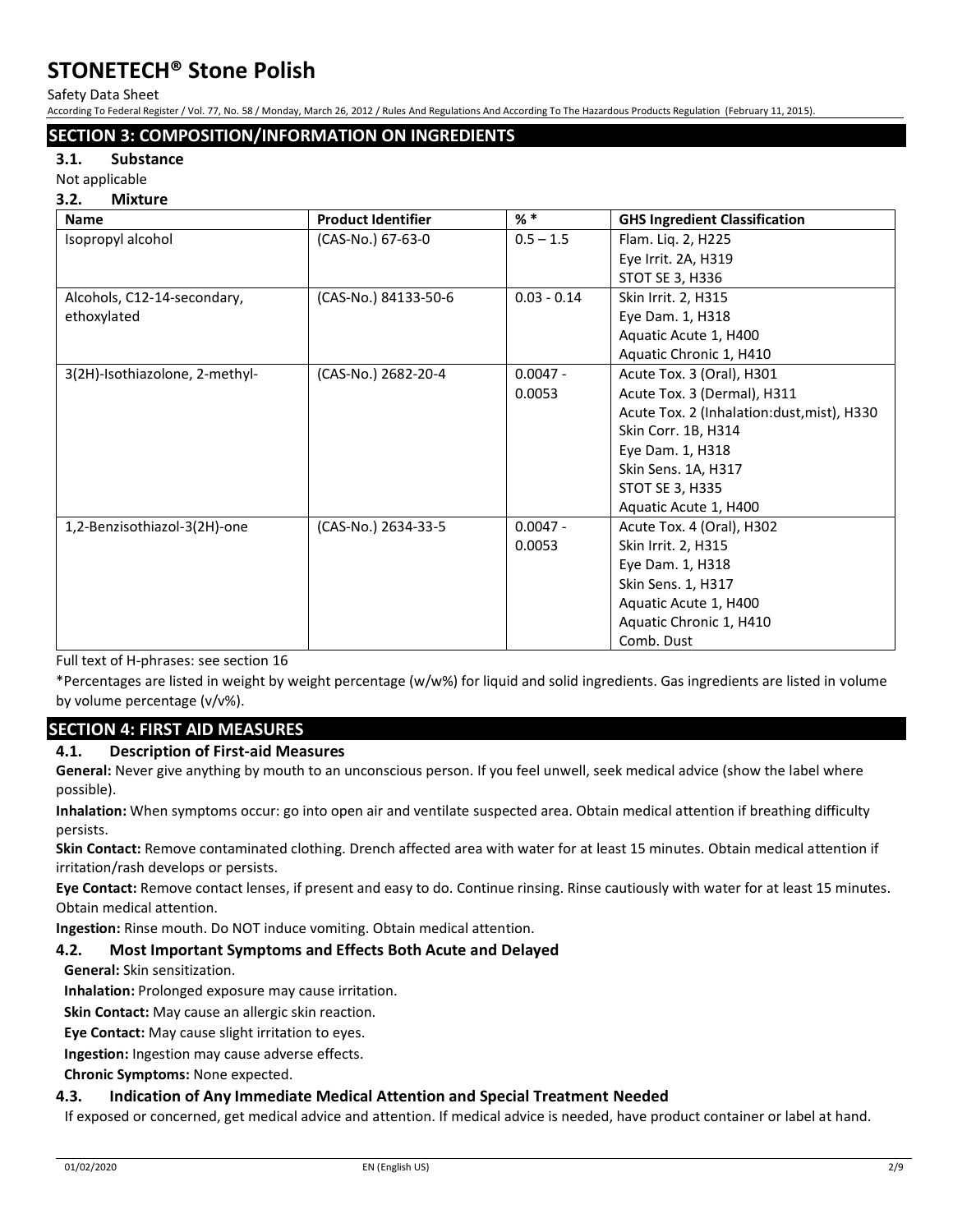Safety Data Sheet

According To Federal Register / Vol. 77, No. 58 / Monday, March 26, 2012 / Rules And Regulations And According To The Hazardous Products Regulation (February 11, 2015).

#### **SECTION 5: FIRE-FIGHTING MEASURES**

#### **5.1. Extinguishing Media**

**Suitable Extinguishing Media:** Water spray, fog, carbon dioxide (CO<sub>2</sub>), alcohol-resistant foam, or dry chemical.

**Unsuitable Extinguishing Media:** Do not use a heavy water stream. Use of heavy stream of water may spread fire.

#### **5.2. Special Hazards Arising From the Substance or Mixture**

**Fire Hazard:** Not considered flammable but may burn at high temperatures.

**Explosion Hazard:** Product is not explosive.

**Reactivity:** Hazardous reactions will not occur under normal conditions.

#### **5.3. Advice for Firefighters**

**Precautionary Measures Fire:** Exercise caution when fighting any chemical fire.

**Firefighting Instructions:** Use water spray or fog for cooling exposed containers.

**Protection During Firefighting:** Do not enter fire area without proper protective equipment, including respiratory protection. **Hazardous Combustion Products**: Nitrogen oxides. Carbon oxides (CO, CO2). Sulfur oxides. Formaldehyde. Silicon oxides. **Other Information:** Do not allow run-off from fire fighting to enter drains or water courses.

### **5.4. Reference to Other Sections**

Refer to Section 9 for flammability properties.

#### **SECTION 6: ACCIDENTAL RELEASE MEASURES**

#### **6.1. Personal Precautions, Protective Equipment and Emergency Procedures**

**General Measures:** Avoid breathing (vapor, mist, spray). Do not get in eyes, on skin, or on clothing.

#### **6.1.1. For Non-Emergency Personnel**

**Protective Equipment:** Use appropriate personal protective equipment (PPE).

**Emergency Procedures:** Evacuate unnecessary personnel.

#### **6.1.2. For Emergency Personnel**

**Protective Equipment:** Equip cleanup crew with proper protection.

**Emergency Procedures:** Upon arrival at the scene, a first responder is expected to recognize the presence of dangerous goods, protect oneself and the public, secure the area, and call for the assistance of trained personnel as soon as conditions permit. Ventilate area.

#### **6.2. Environmental Precautions**

Prevent entry to sewers and public waters. Avoid release to the environment.

#### **6.3. Methods and Materials for Containment and Cleaning Up**

**For Containment:** Contain any spills with dikes or absorbents to prevent migration and entry into sewers or streams.

**Methods for Cleaning Up:** Clean up spills immediately and dispose of waste safely. Transfer spilled material to a suitable container for disposal. Contact competent authorities after a spill.

#### **6.4. Reference to Other Sections**

See Section 8 for exposure controls and personal protection and Section 13 for disposal considerations.

#### **SECTION 7: HANDLING AND STORAGE**

#### **7.1. Precautions for Safe Handling**

**Precautions for Safe Handling:** Wash hands and other exposed areas with mild soap and water before eating, drinking or smoking and when leaving work. Avoid prolonged contact with eyes, skin and clothing. Avoid breathing vapors, mist, spray. **Hygiene Measures:** Handle in accordance with good industrial hygiene and safety procedures.

#### **7.2. Conditions for Safe Storage, Including Any Incompatibilities**

**Technical Measures:** Comply with applicable regulations.

**Storage Conditions:** Keep container closed when not in use. Store in a dry, cool place. Keep/Store away from direct sunlight, extremely high or low temperatures and incompatible materials.

**Incompatible Materials:** Strong acids, strong bases, strong oxidizers.

#### **7.3. Specific End Use(s)**

Treatment of natural stone surfaces

## **SECTION 8: EXPOSURE CONTROLS/PERSONAL PROTECTION**

### **8.1. Control Parameters**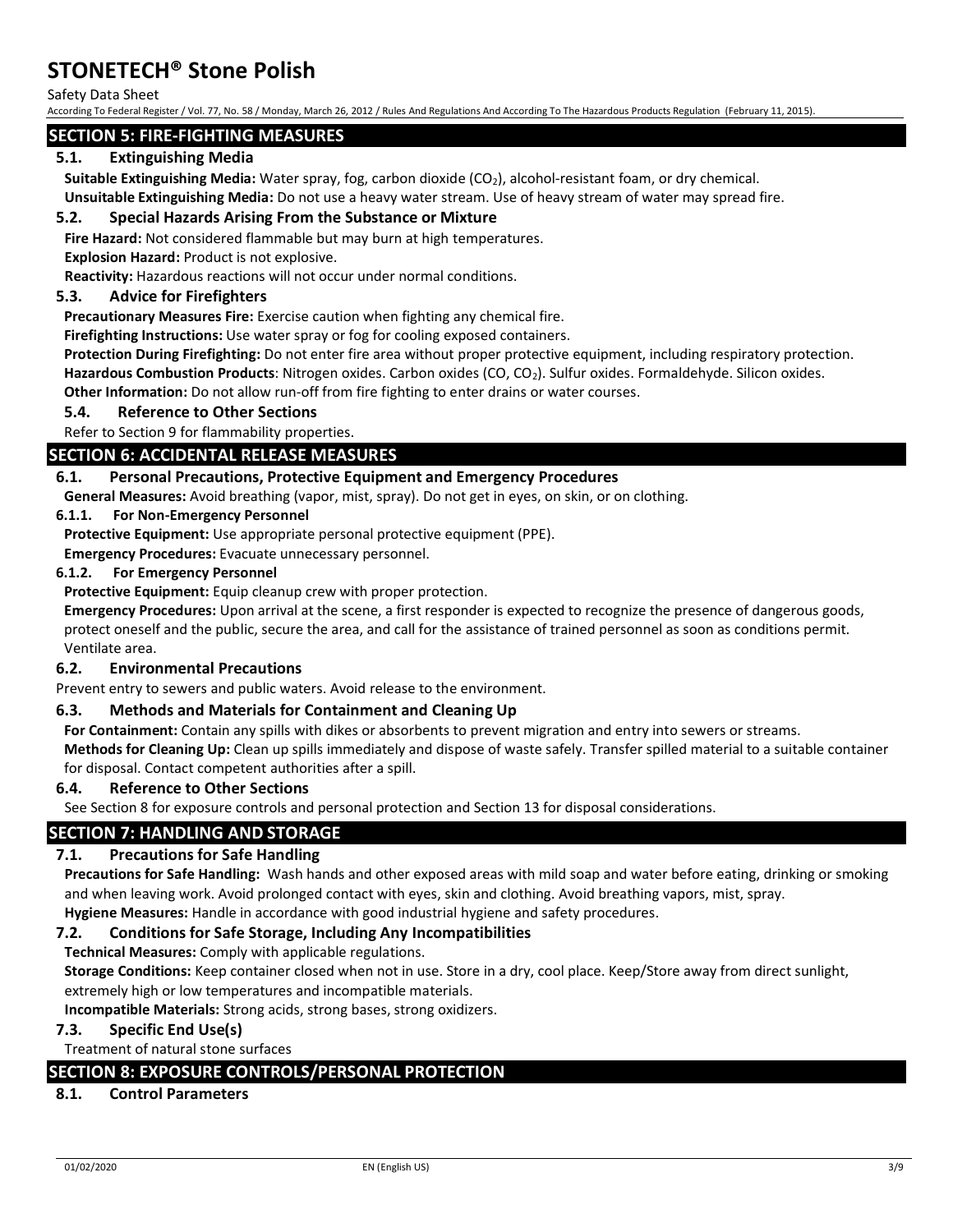Safety Data Sheet

According To Federal Register / Vol. 77, No. 58 / Monday, March 26, 2012 / Rules And Regulations And According To The Hazardous Products Regulation (February 11, 2015).

For substances listed in section 3 that are not listed here, there are no established Exposure limits from the manufacturer, supplier, importer, or the appropriate advisory agency including: ACGIH (TLV), AIHA (WEEL), NIOSH (REL), OSHA (PEL), or Canadian provincial governments.

| Isopropyl alcohol (67-63-0)                                |                                          |                                                       |
|------------------------------------------------------------|------------------------------------------|-------------------------------------------------------|
| <b>USA ACGIH</b>                                           | <b>ACGIH TWA (ppm)</b>                   | 200 ppm                                               |
| <b>USA ACGIH</b>                                           | ACGIH STEL (ppm)                         | 400 ppm                                               |
| <b>USA ACGIH</b>                                           | <b>ACGIH chemical category</b>           | Not Classifiable as a Human Carcinogen                |
| <b>USA ACGIH</b>                                           | <b>Biological Exposure Indices (BEI)</b> | 40 mg/l Parameter: Acetone - Medium: urine - Sampling |
|                                                            |                                          | time: end of shift at end of workweek (background,    |
|                                                            |                                          | nonspecific)                                          |
| <b>USA OSHA</b>                                            | OSHA PEL (TWA) (mg/m <sup>3</sup> )      | 980 mg/m <sup>3</sup>                                 |
| <b>USA OSHA</b>                                            | OSHA PEL (TWA) (ppm)                     | 400 ppm                                               |
| <b>USA NIOSH</b>                                           | NIOSH REL (TWA) (mg/m <sup>3</sup> )     | 980 mg/m $3$                                          |
| <b>USA NIOSH</b>                                           | NIOSH REL (TWA) (ppm)                    | 400 ppm                                               |
| <b>USA NIOSH</b>                                           | NIOSH REL (STEL) (mg/m <sup>3</sup> )    | 1225 mg/m <sup>3</sup>                                |
| <b>USA NIOSH</b>                                           | NIOSH REL (STEL) (ppm)                   | 500 ppm                                               |
| <b>USA IDLH</b>                                            | US IDLH (ppm)                            | 2000 ppm (10% LEL)                                    |
| <b>Alberta</b>                                             | OEL STEL (mg/m <sup>3</sup> )            | 984 mg/m <sup>3</sup>                                 |
| <b>Alberta</b>                                             | OEL STEL (ppm)                           | 400 ppm                                               |
| <b>Alberta</b>                                             | OEL TWA (mg/m <sup>3</sup> )             | 492 mg/m $3$                                          |
| Alberta                                                    | OEL TWA (ppm)                            | 200 ppm                                               |
| <b>British Columbia</b>                                    | OEL STEL (ppm)                           | 400 ppm                                               |
| <b>British Columbia</b>                                    | OEL TWA (ppm)                            | 200 ppm                                               |
| <b>Manitoba</b>                                            | OEL STEL (ppm)                           | 400 ppm                                               |
| <b>Manitoba</b>                                            | OEL TWA (ppm)                            | 200 ppm                                               |
| <b>New Brunswick</b>                                       | OEL STEL (mg/m <sup>3</sup> )            | 1230 mg/m <sup>3</sup>                                |
| <b>New Brunswick</b>                                       | OEL STEL (ppm)                           | 500 ppm                                               |
| <b>New Brunswick</b>                                       | OEL TWA (mg/m <sup>3</sup> )             | $\frac{1}{983}$ mg/m <sup>3</sup>                     |
| <b>New Brunswick</b>                                       | OEL TWA (ppm)                            | 400 ppm                                               |
| <b>Newfoundland &amp; Labrador</b>                         | OEL STEL (ppm)                           | 400 ppm                                               |
| <b>Newfoundland &amp; Labrador</b>                         | OEL TWA (ppm)                            | 200 ppm                                               |
| <b>Nova Scotia</b>                                         | OEL STEL (ppm)                           | 400 ppm                                               |
| <b>Nova Scotia</b><br><b>Nunavut</b>                       | OEL TWA (ppm)                            | 200 ppm                                               |
| <b>Nunavut</b>                                             | OEL STEL (ppm)<br>OEL TWA (ppm)          | 400 ppm<br>200 ppm                                    |
| <b>Northwest Territories</b>                               | OEL STEL (ppm)                           | 400 ppm                                               |
|                                                            |                                          |                                                       |
| <b>Northwest Territories</b>                               | OEL TWA (ppm)                            | 200 ppm                                               |
| Ontario<br><b>Ontario</b>                                  | OEL STEL (ppm)<br>OEL TWA (ppm)          | 400 ppm                                               |
|                                                            |                                          | 200 ppm                                               |
| <b>Prince Edward Island</b><br><b>Prince Edward Island</b> | OEL STEL (ppm)<br>OEL TWA (ppm)          | 400 ppm                                               |
| Québec                                                     | VECD (mg/m <sup>3</sup> )                | 200 ppm<br>1230 mg/m <sup>3</sup>                     |
| Québec                                                     | VECD (ppm)                               | 500 ppm                                               |
| Québec                                                     | VEMP (mg/m <sup>3</sup> )                | 985 mg/m $3$                                          |
| Québec                                                     | VEMP (ppm)                               | 400 ppm                                               |
|                                                            | OEL STEL (ppm)                           |                                                       |
| Saskatchewan                                               | OEL TWA (ppm)                            | 400 ppm<br>200 ppm                                    |
| Saskatchewan<br>Yukon                                      | OEL STEL (mg/m <sup>3</sup> )            | 1225 mg/m <sup>3</sup>                                |
| Yukon                                                      | OEL STEL (ppm)                           | 500 ppm                                               |
| Yukon                                                      | OEL TWA (mg/m <sup>3</sup> )             | 980 mg/m $3$                                          |
|                                                            | OEL TWA (ppm)                            |                                                       |
| Yukon                                                      |                                          | 400 ppm                                               |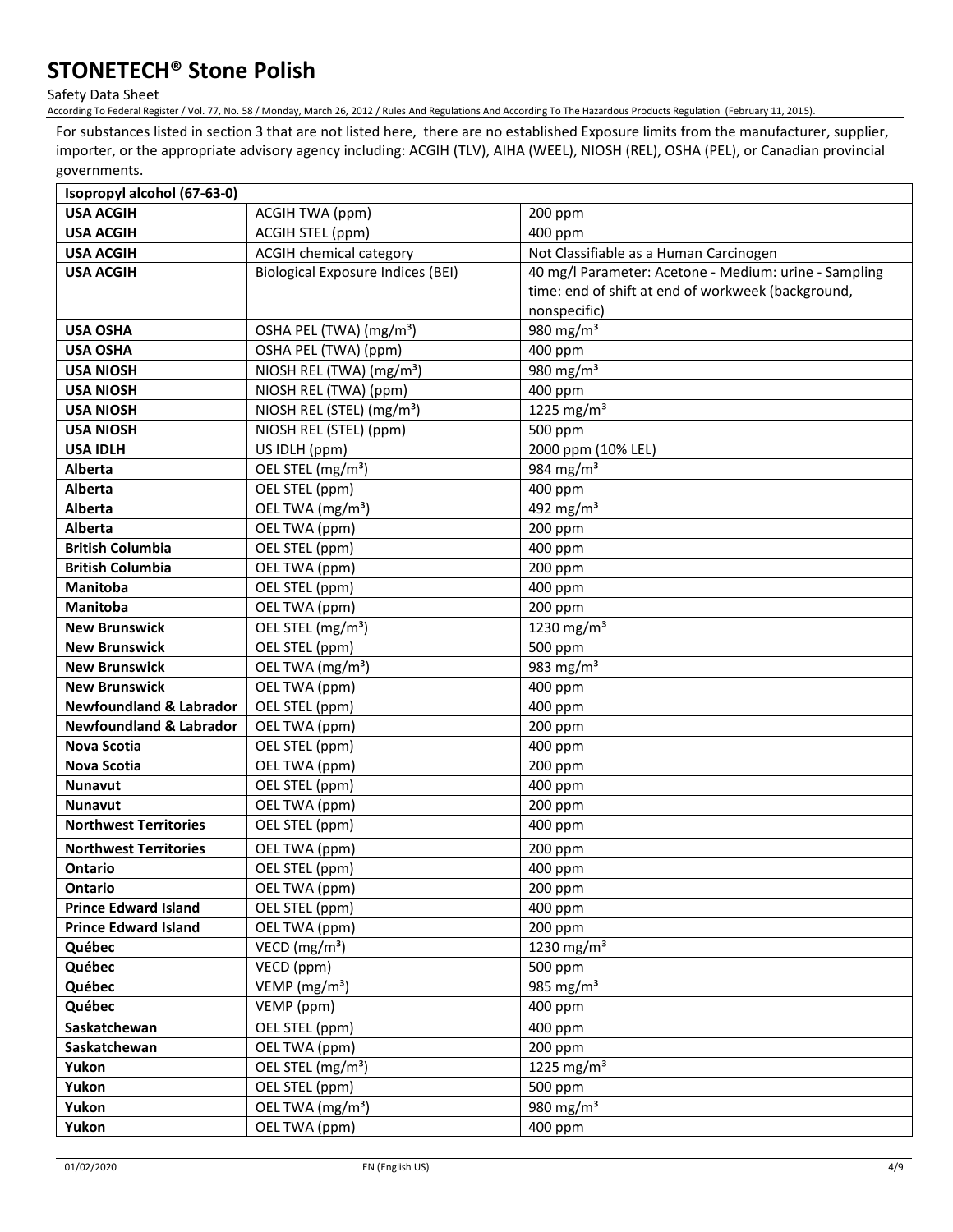Safety Data Sheet

According To Federal Register / Vol. 77, No. 58 / Monday, March 26, 2012 / Rules And Regulations And According To The Hazardous Products Regulation (February 11, 2015).

#### **8.2. Exposure Controls**

**Appropriate Engineering Controls:** Suitable eye/body wash equipment should be available in the vicinity of any potential exposure. Ensure adequate ventilation, especially in confined areas. Ensure all national/local regulations are observed.

**Personal Protective Equipment:** Gloves. Protective clothing. Protective goggles.



**Materials for Protective Clothing:** Chemically resistant materials and fabrics.

**Hand Protection:** Wear protective gloves.

**Eye and Face Protection:** Chemical safety goggles.

**Skin and Body Protection:** Wear suitable protective clothing.

**Respiratory Protection:** If exposure limits are exceeded or irritation is experienced, approved respiratory protection should be worn. In case of inadequate ventilation, oxygen deficient atmosphere, or where exposure levels are not known wear approved respiratory protection.

**Other Information:** When using, do not eat, drink or smoke.

#### **SECTION 9: PHYSICAL AND CHEMICAL PROPERTIES**

| <b>Information on Basic Physical and Chemical Properties</b><br>9.1. |                      |                       |
|----------------------------------------------------------------------|----------------------|-----------------------|
| <b>Physical State</b>                                                |                      | Liquid                |
| Appearance                                                           |                      | White liquid          |
| Odor                                                                 |                      | Not applicable        |
| <b>Odor Threshold</b>                                                |                      | Not available         |
| рH                                                                   | $\ddot{\phantom{a}}$ | 8.7                   |
| <b>Evaporation Rate</b>                                              |                      | Not available         |
| <b>Melting Point</b>                                                 |                      | Not applicable        |
| <b>Freezing Point</b>                                                |                      | Not available         |
| <b>Boiling Point</b>                                                 |                      | Not applicable        |
| <b>Flash Point</b>                                                   |                      | > 93 °C (199.4 °F)    |
| <b>Auto-ignition Temperature</b>                                     |                      | Not available         |
| <b>Decomposition Temperature</b>                                     |                      | Not available         |
| Flammability (solid, gas)                                            |                      | Not applicable        |
| <b>Lower Flammable Limit</b>                                         |                      | Not available         |
| <b>Upper Flammable Limit</b>                                         |                      | Not available         |
| <b>Vapor Pressure</b>                                                |                      | Not available         |
| Relative Vapor Density at 20°C                                       |                      | Not available         |
| <b>Relative Density</b>                                              |                      | Not available         |
| <b>Specific Gravity</b>                                              |                      | 0.996                 |
| Solubility                                                           |                      | Water: Not applicable |
| <b>Partition Coefficient: N-Octanol/Water</b>                        |                      | Not available         |
| <b>Viscosity</b>                                                     |                      | Not available         |

### **SECTION 10: STABILITY AND REACTIVITY**

**10.1. Reactivity:** Hazardous reactions will not occur under normal conditions.

**10.2. Chemical Stability:** Stable under recommended handling and storage conditions (see section 7).

**10.3. Possibility of Hazardous Reactions:** Hazardous polymerization will not occur.

**10.4. Conditions to Avoid:** Direct sunlight, extremely high or low temperatures, and incompatible materials.

**10.5. Incompatible Materials:** Strong acids, strong bases, strong oxidizers.

**10.6. Hazardous Decomposition Products:** Nitrogen oxides. Carbon oxides (CO, CO2). Sulfur oxides. Formaldehyde. aldehydes, ketones.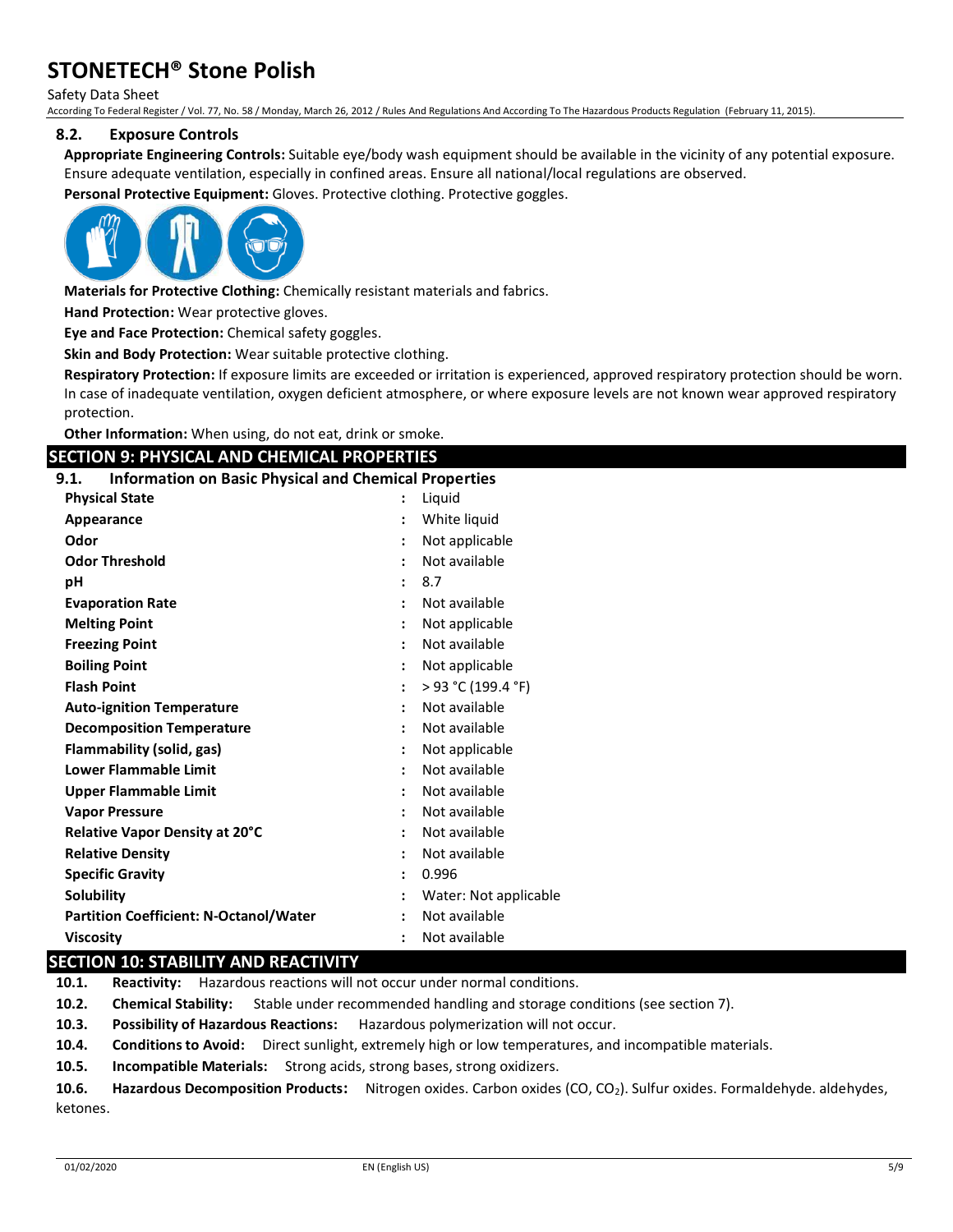Safety Data Sheet

According To Federal Register / Vol. 77, No. 58 / Monday, March 26, 2012 / Rules And Regulations And According To The Hazardous Products Regulation (February 11, 2015).

#### **SECTION 11: TOXICOLOGICAL INFORMATION**

#### **11.1. Information on Toxicological Effects - Product**

**Acute Toxicity (Oral):** Not classified

**Acute Toxicity (Dermal):** Not classified

**Acute Toxicity (Inhalation):** Not classified

**LD50 and LC50 Data:** Not available

**Skin Corrosion/Irritation:** Not classified

**pH:** 8.7

**Eye Damage/Irritation:** Not classified

**pH:** 8.7

**Respiratory or Skin Sensitization:** May cause an allergic skin reaction.

**Germ Cell Mutagenicity:** Not classified

**Carcinogenicity:** Not classified

**Specific Target Organ Toxicity (Repeated Exposure):** Not classified

**Reproductive Toxicity:** Not classified

**Specific Target Organ Toxicity (Single Exposure):** Not classified

**Aspiration Hazard:** Not classified

**Symptoms/Injuries After Inhalation:** Prolonged exposure may cause irritation.

**Symptoms/Injuries After Skin Contact:** May cause an allergic skin reaction.

**Symptoms/Injuries After Eye Contact:** May cause slight irritation to eyes.

**Symptoms/Injuries After Ingestion:** Ingestion may cause adverse effects.

#### **11.2. Information on Toxicological Effects - Ingredient(s)**

**LD50 and LC50 Data:**

| Isopropyl alcohol (67-63-0)                          |                                              |  |
|------------------------------------------------------|----------------------------------------------|--|
| <b>LD50 Dermal Rabbit</b>                            | 12956 mg/kg (16.4 mL/kg bw)                  |  |
| <b>LC50 Inhalation Rat</b>                           | 72600 mg/m <sup>3</sup> (Exposure time: 4 h) |  |
| ATE US/CA (dermal)                                   | 12,956.00 mg/kg body weight                  |  |
| <b>ATE US/CA (vapors)</b>                            | 72,600.00 mg/l/4h                            |  |
| ATE US/CA (dust, mist)                               | 72,600.00 mg/l/4h                            |  |
| Alcohols, C12-14-secondary, ethoxylated (84133-50-6) |                                              |  |
| LD50 Oral Rat                                        | 2100 mg/kg                                   |  |
| 3(2H)-Isothiazolone, 2-methyl- (2682-20-4)           |                                              |  |
| <b>LD50 Oral Rat</b>                                 | 120 mg/kg                                    |  |
| <b>LD50 Dermal Rabbit</b>                            | 200 mg/kg                                    |  |
| <b>LC50 Inhalation Rat</b>                           | $0.11$ mg/l/4h                               |  |
| ATE US/CA (dermal)                                   | 200.00 mg/kg body weight                     |  |
| ATE US/CA (vapors)                                   | $0.11$ mg/l/4h                               |  |
| ATE US/CA (dust, mist)                               | $0.11$ mg/l/4h                               |  |
| 1,2-Benzisothiazol-3(2H)-one (2634-33-5)             |                                              |  |
| LD50 Oral Rat                                        | 1020 mg/kg                                   |  |
| Isopropyl alcohol (67-63-0)                          |                                              |  |
| <b>IARC Group</b>                                    | 3                                            |  |
|                                                      |                                              |  |

## **SECTION 12: ECOLOGICAL INFORMATION**

### **12.1. Toxicity**

**Ecology - General:** Harmful to aquatic life with long lasting effects.

| Isopropyl alcohol (67-63-0)           |                                                                               |
|---------------------------------------|-------------------------------------------------------------------------------|
| LC50 Fish 1                           | 9640 mg/l (Exposure time: 96 h - Species: Pimephales promelas [flow-through]) |
| EC50 Daphnia 1                        | 13299 mg/l (Exposure time: 48 h - Species: Daphnia magna)                     |
| <b>EC50 Other Aquatic Organisms 1</b> | 1000 mg/l (Exposure time: 96 h - Species: Desmodesmus subspicatus)            |
|                                       |                                                                               |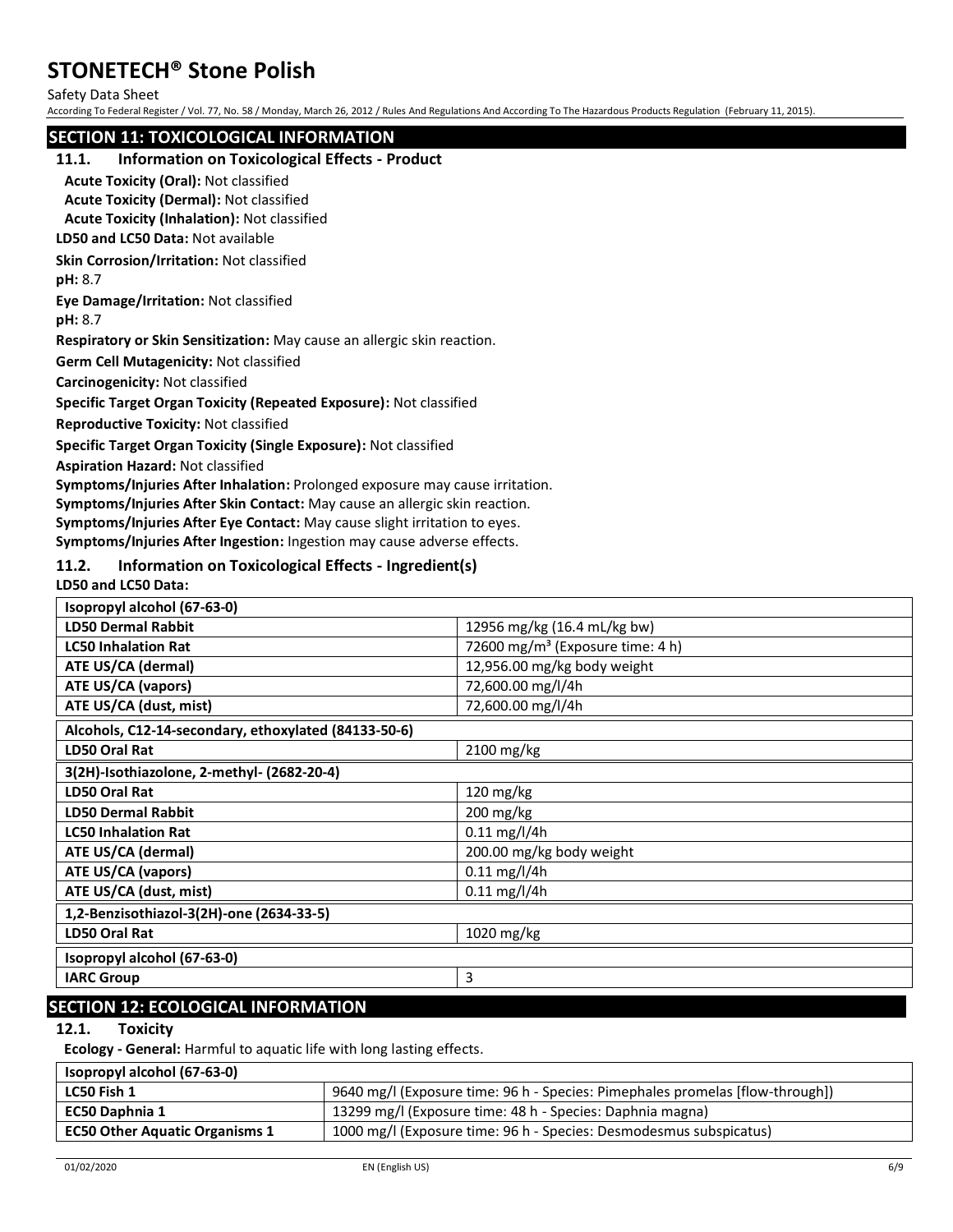Safety Data Sheet

According To Federal Register / Vol. 77, No. 58 / Monday, March 26, 2012 / Rules And Regulations And According To The Hazardous Products Regulation (February 11, 2015).

|                                                             | According To Federal Register / Vol. 77, No. 58 / Monday, March 26, 2012 / Rules And Regulations And According To The Hazardous Products Regulation  (February 11, 2015). |
|-------------------------------------------------------------|---------------------------------------------------------------------------------------------------------------------------------------------------------------------------|
| LC50 Fish 2                                                 | 11130 mg/l (Exposure time: 96 h - Species: Pimephales promelas [static])                                                                                                  |
| <b>EC50 Other Aquatic Organisms 2</b>                       | 1000 mg/l (Exposure time: 72 h - Species: Desmodesmus subspicatus)                                                                                                        |
| Alcohols, C12-14-secondary, ethoxylated (84133-50-6)        |                                                                                                                                                                           |
| LC50 Fish 1                                                 | 3.7 (3 - 4) mg/l (Exposure time: 96 h - Species: Lepomis macrochirus)                                                                                                     |
| EC50 Daphnia 1                                              | 0.29 mg/l (Exposure time: 48 h - Species: Daphnia magna)                                                                                                                  |
| LC50 Fish 2                                                 | 1.7 (Exposure time: 96 h - Species: Fathead Minnow)                                                                                                                       |
| <b>EC50 Daphnia 2</b>                                       | 0.9 mg/l (Exposure time: 48 h - Species: Daphnia magna)                                                                                                                   |
| 1,2-Benzisothiazol-3(2H)-one (2634-33-5)                    |                                                                                                                                                                           |
| EC50 Daphnia 1                                              | $0.99$ mg/l                                                                                                                                                               |
| 12.2.<br><b>Persistence and Degradability</b>               |                                                                                                                                                                           |
| <b>STONETECH<sup>®</sup> Stone Polish</b>                   |                                                                                                                                                                           |
| <b>Persistence and Degradability</b>                        | May cause long-term adverse effects in the environment.                                                                                                                   |
| 12.3.<br><b>Bioaccumulative Potential</b>                   |                                                                                                                                                                           |
| <b>STONETECH<sup>®</sup> Stone Polish</b>                   |                                                                                                                                                                           |
| <b>Bioaccumulative Potential</b>                            | Not established.                                                                                                                                                          |
| Isopropyl alcohol (67-63-0)                                 |                                                                                                                                                                           |
| Log Pow                                                     | $0.05$ (at 25 °C)                                                                                                                                                         |
| 1,2-Benzisothiazol-3(2H)-one (2634-33-5)                    |                                                                                                                                                                           |
| Log Pow                                                     | 1.3 (at 25 °C)                                                                                                                                                            |
| 12.4.<br><b>Mobility in Soil</b><br>Not available           |                                                                                                                                                                           |
| 12.5.<br><b>Other Adverse Effects</b>                       |                                                                                                                                                                           |
| <b>Other Information:</b> Avoid release to the environment. |                                                                                                                                                                           |
| <b>SECTION 13: DISPOSAL CONSIDERATIONS</b>                  |                                                                                                                                                                           |
| 13.1.<br><b>Waste treatment methods</b>                     |                                                                                                                                                                           |
|                                                             | Waste Disposal Recommendations: Dispose of contents/container in accordance with local, regional, national, territorial, provincial,                                      |
| and international regulations.                              |                                                                                                                                                                           |
|                                                             | Additional Information: Container may remain hazardous when empty. Continue to observe all precautions.                                                                   |
|                                                             | Ecology - Waste Materials: Avoid release to the environment. This material is hazardous to the aquatic environment. Keep out of                                           |
| sewers and waterways.                                       |                                                                                                                                                                           |
| <b>SECTION 14: TRANSPORT INFORMATION</b>                    |                                                                                                                                                                           |
|                                                             | The shipping description(s) stated herein were prepared in accordance with certain assumptions at the time the SDS was authored,                                          |
|                                                             | and can vary based on a number of variables that may or may not have been known at the time the SDS was issued.                                                           |
| 14.1.<br>In Accordance with DOT                             | Not regulated for transport                                                                                                                                               |
| 14.2.<br>In Accordance with IMDG                            | Not regulated for transport                                                                                                                                               |
| 14.3.<br>In Accordance with IATA                            | Not regulated for transport                                                                                                                                               |
| 14.4.<br>In Accordance with TDG                             | Not regulated for transport                                                                                                                                               |
| <b>SECTION 15: REGULATORY INFORMATION</b>                   |                                                                                                                                                                           |

**STONETECH® Stone Polish SARA Section 311/312 Hazard Classes** Health hazard - Respiratory or skin sensitization **Isopropyl alcohol (67-63-0)** Listed on the United States TSCA (Toxic Substances Control Act) inventory Subject to reporting requirements of United States SARA Section 313 **SARA Section 313 - Emission Reporting 2008** 1 % (only if manufactured by the strong acid process, no supplier notification) **Alcohols, C12-14-secondary, ethoxylated (84133-50-6)** Listed on the United States TSCA (Toxic Substances Control Act) inventory **EPA TSCA Regulatory Flag** XU - XU - XU - indicates a substance exempt from reporting under the Chemical Data Reporting Rule, (40 CFR 711).

**15.1. US Federal Regulations**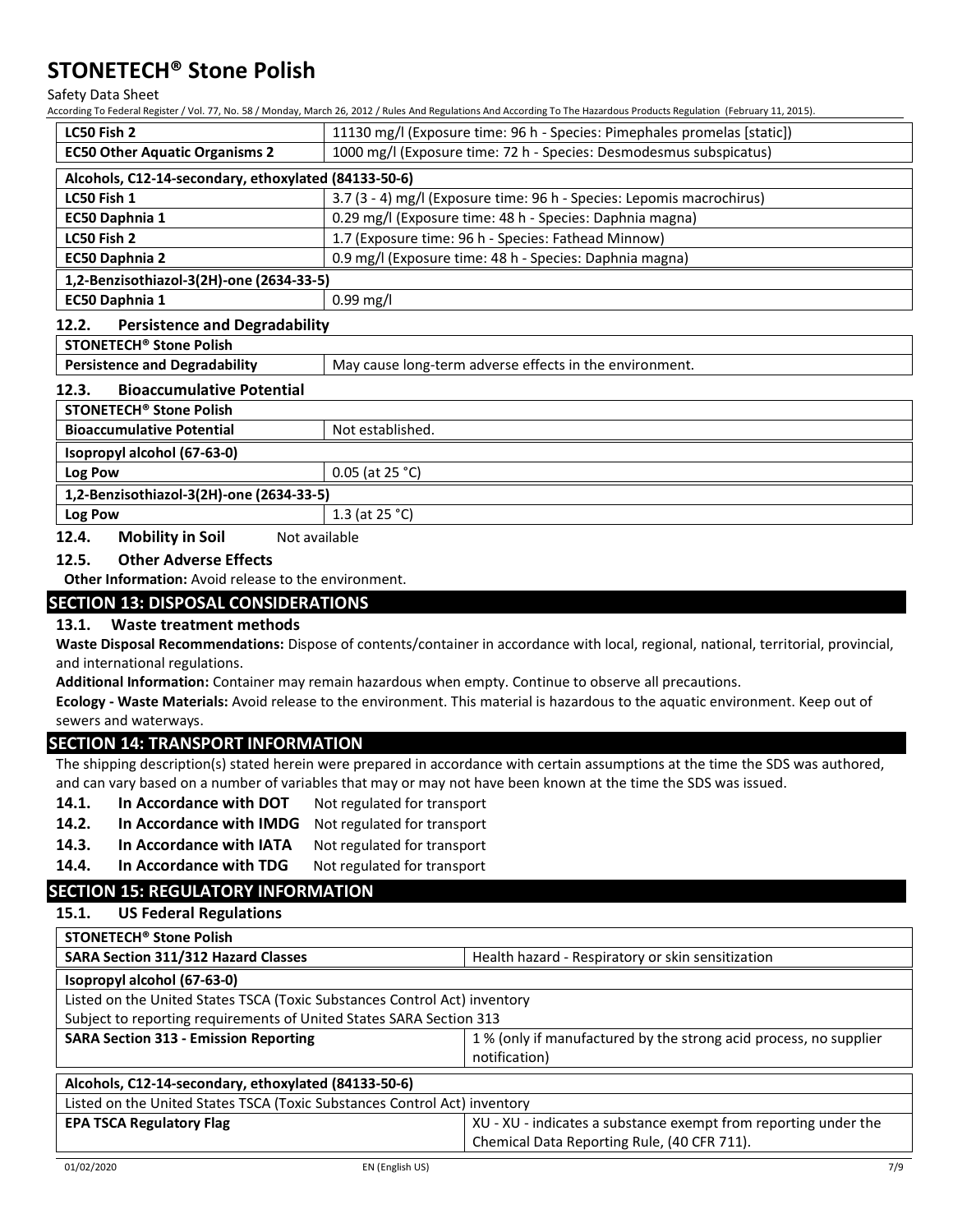Safety Data Sheet

According To Federal Register / Vol. 77, No. 58 / Monday, March 26, 2012 / Rules And Regulations And According To The Hazardous Products Regulation (February 11, 2015).

| 3(2H)-Isothiazolone, 2-methyl- (2682-20-4)                                |                                                                  |  |
|---------------------------------------------------------------------------|------------------------------------------------------------------|--|
| Listed on the United States TSCA (Toxic Substances Control Act) inventory |                                                                  |  |
| <b>EPA TSCA Regulatory Flag</b>                                           | PMN - PMN - indicates a commenced PMN substance.                 |  |
|                                                                           | SP - SP - indicates a substance that is identified in a proposed |  |
|                                                                           | Significant New Uses Rule.                                       |  |
| $1.2 \text{ R}$                                                           |                                                                  |  |

**1,2-Benzisothiazol-3(2H)-one (2634-33-5)**

Listed on the United States TSCA (Toxic Substances Control Act) inventory

#### **15.2. US State Regulations**

#### **Isopropyl alcohol (67-63-0)**

U.S. - Massachusetts - Right To Know List

- U.S. New Jersey Right to Know Hazardous Substance List
- U.S. Pennsylvania RTK (Right to Know) Environmental Hazard List
- U.S. Pennsylvania RTK (Right to Know) List

#### **15.3. Canadian Regulations**

**Isopropyl alcohol (67-63-0)**

Listed on the Canadian DSL (Domestic Substances List)

**Alcohols, C12-14-secondary, ethoxylated (84133-50-6)**

Listed on the Canadian DSL (Domestic Substances List)

**3(2H)-Isothiazolone, 2-methyl- (2682-20-4)**

Listed on the Canadian DSL (Domestic Substances List)

**1,2-Benzisothiazol-3(2H)-one (2634-33-5)**

Listed on the Canadian DSL (Domestic Substances List)

### **SECTION 16: OTHER INFORMATION, INCLUDING DATE OF PREPARATION OR LAST REVISION**

**:** 01/02/2020

| <b>Date of Preparation or Latest</b> |  |
|--------------------------------------|--|
| Revision                             |  |
| <b>Other Information</b>             |  |

**Other Information :** This document has been prepared in accordance with the SDS requirements of the OSHA Hazard Communication Standard 29 CFR 1910.1200 and Canada's Hazardous Products Regulations (HPR) SOR/2015-17.

#### **GHS Full Text Phrases:**

| Acute Tox. 2             | Acute toxicity (inhalation:dust, mist) Category 2                |
|--------------------------|------------------------------------------------------------------|
| (Inhalation:dust, mist)  |                                                                  |
| Acute Tox. 3 (Dermal)    | Acute toxicity (dermal) Category 3                               |
| Acute Tox. 3 (Oral)      | Acute toxicity (oral) Category 3                                 |
| Acute Tox. 4 (Oral)      | Acute toxicity (oral) Category 4                                 |
| Aquatic Acute 1          | Hazardous to the aquatic environment - Acute Hazard Category 1   |
| Aquatic Acute 3          | Hazardous to the aquatic environment - Acute Hazard Category 3   |
| Aquatic Chronic 1        | Hazardous to the aquatic environment - Chronic Hazard Category 1 |
| <b>Aquatic Chronic 3</b> | Hazardous to the aquatic environment - Chronic Hazard Category 3 |
| Comb. Dust               | Combustible Dust                                                 |
| Eye Dam. 1               | Serious eye damage/eye irritation Category 1                     |
| Eye Irrit. 2             | Serious eye damage/eye irritation Category 2                     |
| Eye Irrit. 2A            | Serious eye damage/eye irritation Category 2A                    |
| Flam. Liq. 2             | Flammable liquids Category 2                                     |
| Flam. Liq. 4             | Flammable liquids Category 4                                     |
| Skin Corr. 1B            | Skin corrosion/irritation Category 1B                            |
| Skin Irrit. 2            | Skin corrosion/irritation Category 2                             |
| Skin Sens. 1             | Skin sensitization, Category 1                                   |
| Skin Sens. 1A            | Skin sensitization, category 1A                                  |